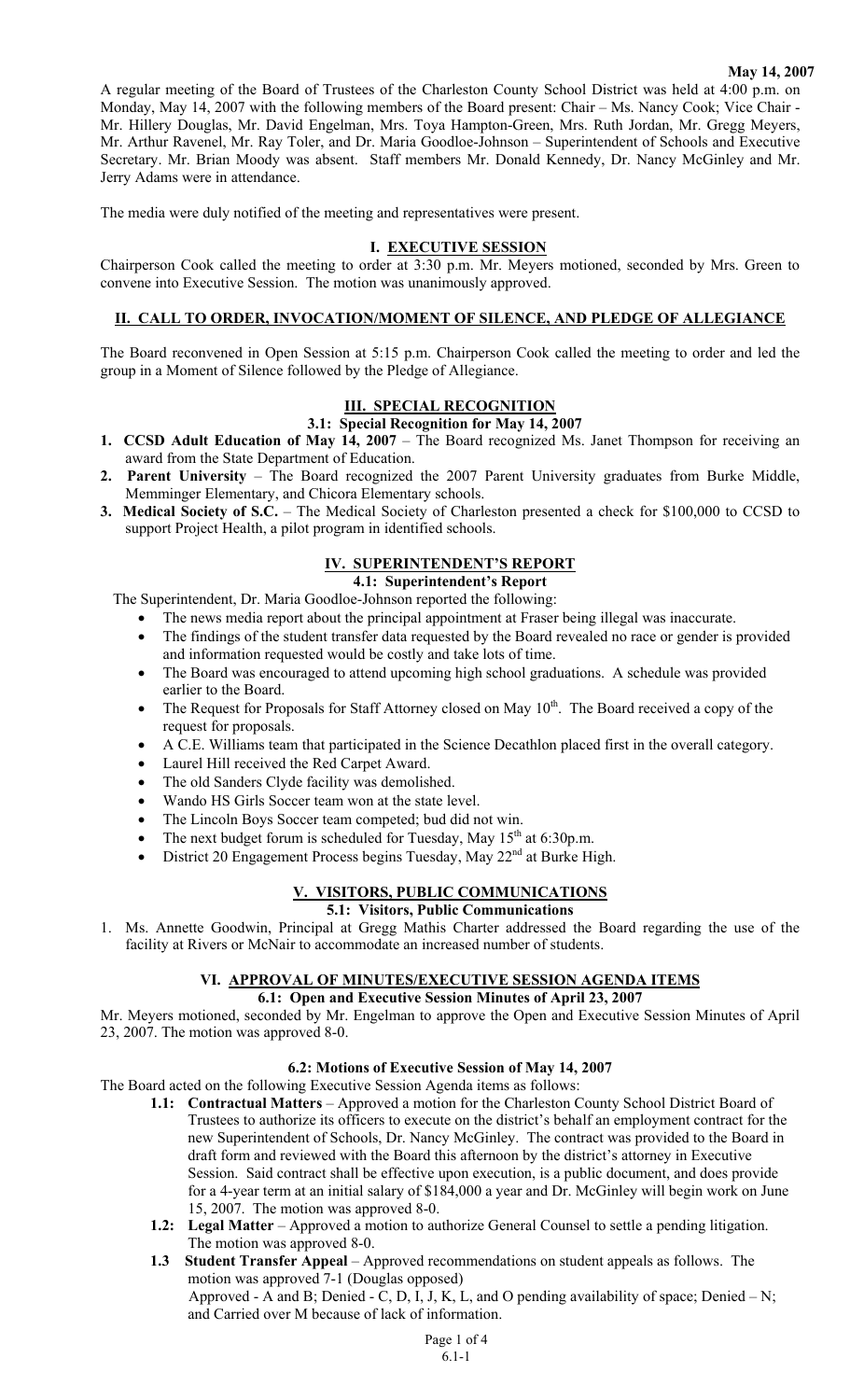**1.4: District 20 Constituent Board Vacancy** – approved the appointment of Doug Berger to fill a vacancy on the District 20 Constituent Board. The motion was approved 8-0.

### **6.3: Financial Minutes of April 23, 2007**

Mr. Douglas motioned, seconded by Mr. Meyers to approve the Financial Minutes of April 23, 2007. The motion was approved 5-3 (Meyers, Ravenel and Toler opposed).

### **VII: MANAGEMENT REPORTS**

## **7.1: Preliminary Budget Presentation**

Mr. Donald Kennedy, Chief Financial Officer informed the Board that documents were included in the Board Agenda packet delivered last week. The Board will have the opportunity to review and ask questions about the preliminary budget in a workshop scheduled for May 21<sup>st</sup>. The FY2007-2008 General Operating and Debt Service, GOF Estimated Expenditure Changes, and Preliminary Reductions and Eliminations are summarized below.

| <b>Budget Summary</b>                       |                           |             |                                      |            |                         |     |  |  |  |
|---------------------------------------------|---------------------------|-------------|--------------------------------------|------------|-------------------------|-----|--|--|--|
| <b>General Operating &amp; Debt Service</b> |                           |             |                                      |            |                         |     |  |  |  |
| FY 2007 - FY 2008                           |                           |             |                                      |            |                         |     |  |  |  |
|                                             |                           |             |                                      |            |                         |     |  |  |  |
| <b>EXPENDITURES</b>                         |                           |             |                                      |            |                         |     |  |  |  |
|                                             | FY2007<br><b>Budget</b>   |             | <b>FY2008</b><br><b>Budget</b>       |            | <u>Variance</u>         |     |  |  |  |
| <b>General Operating</b>                    | \$308,402,630             |             | \$318,485,658                        |            | \$10,083,028            |     |  |  |  |
| Debt Service                                | 52,690,493                |             | 60,555,472                           |            | 7,864,979               |     |  |  |  |
| Total                                       | \$361,093,123             |             | \$379,041,130                        |            | \$17,948,007            |     |  |  |  |
| AD VOLOREM TAXES REQUIRED                   |                           |             |                                      |            |                         |     |  |  |  |
|                                             | FY2007                    |             | <b>FY2008</b>                        |            | Variance                |     |  |  |  |
|                                             | <b>Tax Amount</b>         | Mills       | Tax Amount                           | Mills      | <b>Tax Amount</b> Mills |     |  |  |  |
| <b>General Operating</b>                    | \$203,295,329             | 92.8        | \$216,185,104                        | 96.5       | \$12,889,775            | 3.7 |  |  |  |
| Debt Service                                | 32,362,280                | 13.6        | 48,670,075                           | 18.4       | 16,307,795              | 4.8 |  |  |  |
| Total                                       | \$241,143,941             | 106.4       | \$269,405,147                        |            | 114.9   \$28,261,206    | 8.5 |  |  |  |
|                                             |                           |             |                                      |            |                         |     |  |  |  |
|                                             |                           |             | <b>GENERAL OPERATING FUND BUDGET</b> |            |                         |     |  |  |  |
|                                             |                           |             | ESTIMATED EXPENDITURE CHANGES        |            |                         |     |  |  |  |
|                                             | FY2007 Expenditure Budget |             |                                      |            | \$308,402,630           |     |  |  |  |
| <b>State Mandated</b>                       |                           |             |                                      |            |                         |     |  |  |  |
| Teacher COLA @ 3.31%                        |                           | \$3,885,172 |                                      |            |                         |     |  |  |  |
| Teacher Step approx 2%                      |                           | 2,413,150   |                                      |            |                         |     |  |  |  |
| Retirement @ 1% increase                    |                           | 1,002,741   |                                      |            |                         |     |  |  |  |
| Charter Schools                             |                           | 4,332,485   |                                      |            |                         |     |  |  |  |
| <b>Total State mandated</b>                 |                           |             |                                      | 11,633,548 |                         |     |  |  |  |
| <b>CCSD Commitments</b>                     |                           |             |                                      |            |                         |     |  |  |  |
| Capitol School support                      |                           |             | 709,138                              |            |                         |     |  |  |  |
| Early Childhood program                     |                           |             | 1,000,000                            |            |                         |     |  |  |  |
| Change in teacher vacancy salaries          |                           |             | 1,169,890                            |            |                         |     |  |  |  |
| Property Services contract                  |                           | 400,571     |                                      |            |                         |     |  |  |  |
| Water & Sewer                               |                           | 158,700     |                                      |            |                         |     |  |  |  |
| Property Insurance                          |                           | 639,370     |                                      |            |                         |     |  |  |  |
| Student Transportation contract             |                           | 799,696     |                                      |            |                         |     |  |  |  |
| Electric & gas                              |                           | 262,000     |                                      |            |                         |     |  |  |  |
| Non-teacher COLA @ 3.31%                    |                           |             | 1,599,353                            |            |                         |     |  |  |  |
| <b>Total CCSD Commitments</b><br>6,738,718  |                           |             |                                      |            |                         |     |  |  |  |
| Total expenditure increases projected       |                           |             |                                      | 18,372,265 |                         |     |  |  |  |
| FY2008 Preliminary Expenditure Budget       |                           |             | \$326,774,895                        |            |                         |     |  |  |  |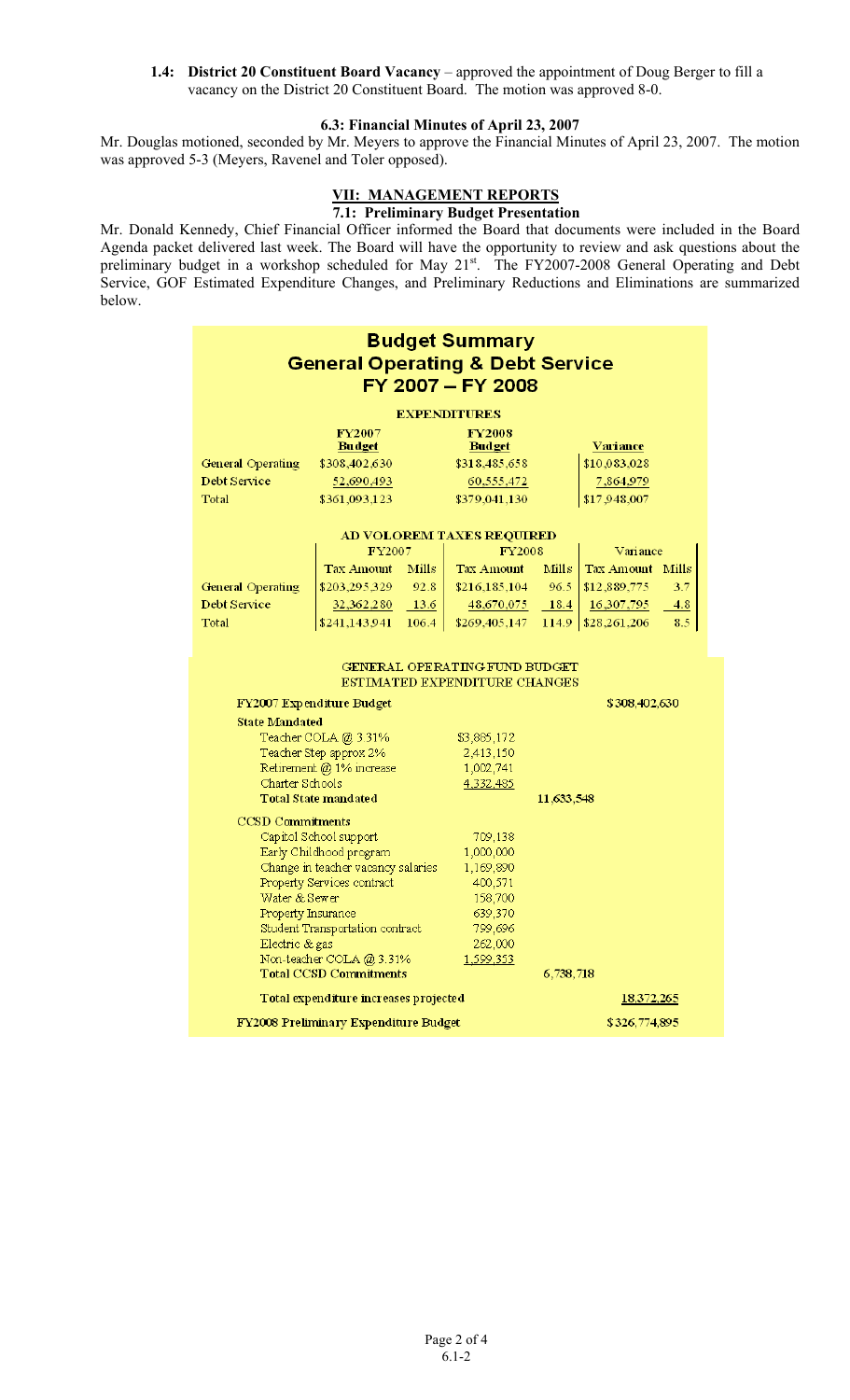| <b>GENERAL OPERATING FUND BUDGET</b><br><b>Preliminary Reductions &amp; Eliminations</b> |                 |               |  |  |  |  |
|------------------------------------------------------------------------------------------|-----------------|---------------|--|--|--|--|
| <b>FY2008 Preliminary Expenditure Budget</b>                                             |                 | \$326,774,895 |  |  |  |  |
| <b>Estimated changes to Expenditure Budget</b>                                           |                 |               |  |  |  |  |
| Computer leases deferred                                                                 | $(\$1,290,967)$ |               |  |  |  |  |
| Telephones                                                                               | (144, 590)      |               |  |  |  |  |
| CEP contract reduction                                                                   | (400,000)       |               |  |  |  |  |
| Reduction to Fund Balance set aside                                                      | (1,700,000)     |               |  |  |  |  |
| Reductions to central office budgets                                                     | (323, 774)      |               |  |  |  |  |
| Reduction of driver and warehouse salaries                                               | (210, 345)      |               |  |  |  |  |
| Reduction of assistants (decrease in need)                                               | (262, 916)      |               |  |  |  |  |
| Reduction of service worker salary                                                       | (57, 227)       |               |  |  |  |  |
| Reduction in staffing contingency                                                        | (459,990)       |               |  |  |  |  |
| Other reductions                                                                         | (3,439,428)     |               |  |  |  |  |
| Total preliminary expenditure reductions                                                 |                 | (8, 289, 238) |  |  |  |  |
| <b>FY2008 Preliminary Expenditure Budget</b>                                             |                 | \$318,485,658 |  |  |  |  |

## **7.2: Financial Report**

Mr. Donald Kennedy, Chief Financial Officer provided an overview of the budget announcing that the end of the fiscal year is on track. It is anticipated that the district would have \$1.5 million greater in revenue and is \$2.1 million under budget for expenditures.

# **VIII: CHARLESTON PLAN FOR EXCELLENCE**

## **8.1: Data Warehouse Presentation**

Mr. Russell Doupnik presented information on the Data Warehouse indicating that the district now has capability of merging data which will save the district money.

# **8.2: Superintendent's Transition Plan**

Dr. Goodloe-Johnson presented a 2-page transition plan and the checklist used for outgoing employees. Dr. Goodloe-Johnson and Dr. McGinley are working together on the transition. However, Dr. McGinley will make final decisions on the budget for FY2008 and bring a recommendation to the Board for a new Chief Academic Officer.

# **IX**. **POTENTIAL CONSENT AGENDA ITEMS**

# **9.1: 2007 SCSBA Delegate Assembly**

*The Board will discuss and possibly make decisions regarding the upcoming 2007 SCSBA Delegate Assembly.* 

Mrs. Jordan motioned seconded by Mr. Meyers to approve the nomination of Chairperson Cook to be the delegate at the SCSBA Delegate Assembly. The motion was approved 8-0. Mrs. Cook motioned, seconded by Mr. Engelman to approve the nomination of Mr. Toler to be the alternate at the SCSBA Delegate Assembly. The motion was approved 8-0.

# **9.2: Lawrence Derthick Grant Awards**

*A recommendation to approve allocations for the Lawrence Derthick Grant awards.* 

Mr. Douglas motioned, seconded by Mr. Ravenel approval of the recommendations for Lawrence Derthick Grant allocations shown below. The motion was approved 6-1-1 (Engelman opposed; Cook abstained).

| Applicant                                           | <b>Allocation</b> |
|-----------------------------------------------------|-------------------|
| Metanoia Community Development Corporation          | \$1,500.00        |
| Teachers' Supply Closet, Inc.                       | \$4,500.00        |
| SEWEE Association, Inc.                             | \$1,000.00        |
| Boy Scouts of America                               | \$2,800.00        |
| Our Lady of Mercy Community Outreach Services, Inc. | \$2,800.00        |
| Camp Good Times                                     | \$2,000.00        |
| NJAME Church Youth Department                       | \$2,800.00        |
| Lowcountry Food Bank                                | \$4,300.00        |
| Children's Museum of the Lowcountry                 | \$5,000.00        |
| Drayton Hall                                        | \$2,000.00        |
| Women and Children Center                           | \$7,000.00        |